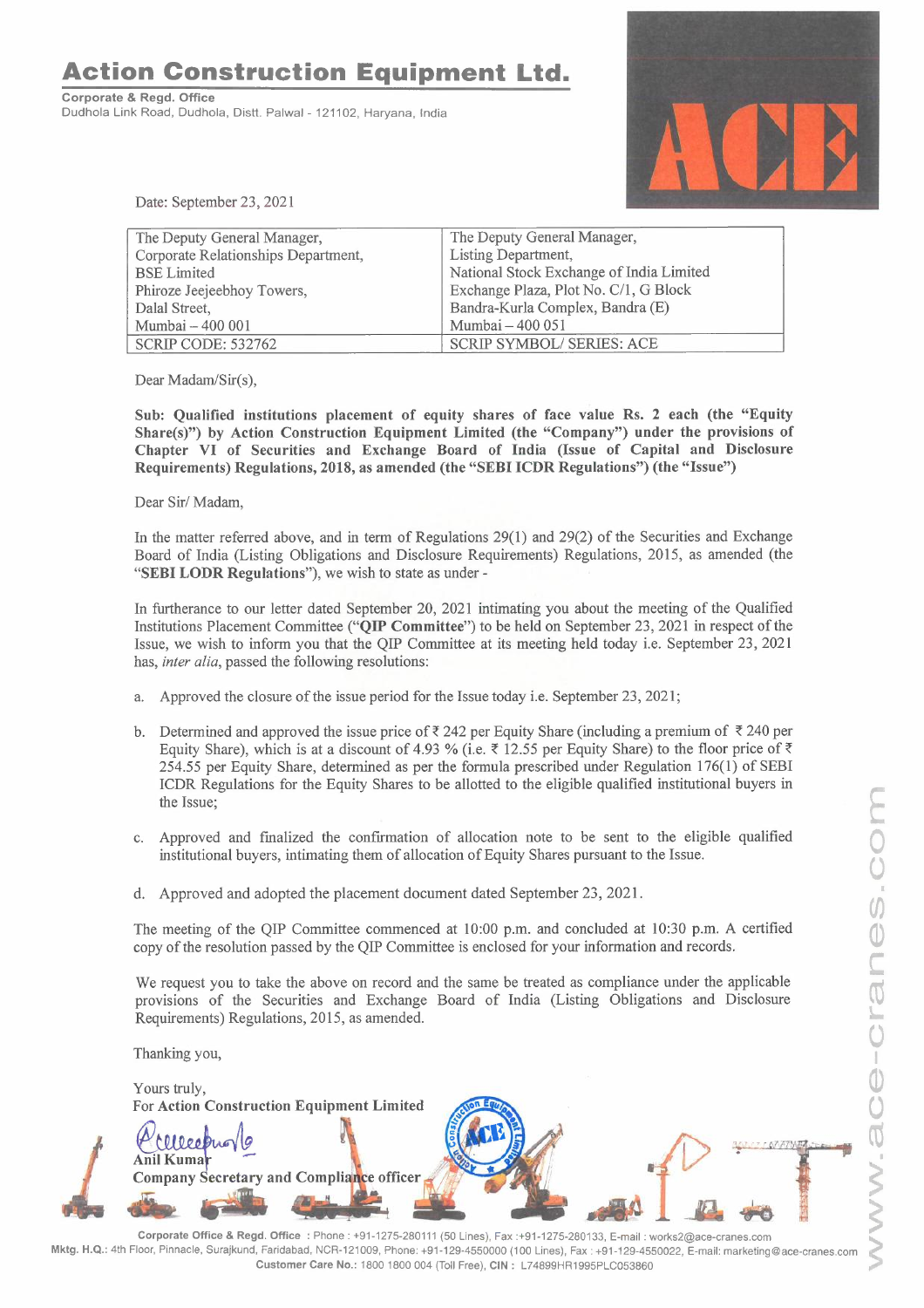# **Action Construction Equipment Ltd.**

**Corporate** & **Regd. Office**  Dudhola Link Road, Dudhola, Distt. Palwal - 121102, Haryana, India



## **CERTIFIED TRUE COPY OF THE EXTRACTS OF THE MINUTES OF THE MEETING OF QUALIFIED INSTITUTIONS PLACEMENT COMMITTEE ("QIP COMMITTEE") OF THE BOARD OF DIRECTORS OF THE ACTION CONSTRUCTION EQUIPMENT LIMITED ("BOARD") HELD ON THURSDAY, SEPTEMBER 23, 2021 AT 10:00 PM.**

## **A. ISSUE CLOSING**

"RESOLVED THAT in respect of the issue of equity shares of face value of  $\bar{\tau}$  2 each **("Equity Shares")** of the Company to eligible qualified institutional buyers **("QIBs")**  pursuant to a qualified institutions placement **("QIP")** in terms of the provisions of Chapter VI of the Securities and Exchange Board of India (Issue of Capital and Disclosure Requirements) Regulations, 2018, as amended **("SEBI ICDR Regulations"),** and Section 42 and Section 62 of the Companies Act, 2013, as amended (the **"Companies Act")** read with the rules issued thereunder **("Issue")** and as approved by the resolution passed by the board of directors of the Company **("Board")** on July 31, 2021, and a special resolution passed by the shareholders of the Company on September 3, 2021 for an amount not exceeding  $\bar{\tau}$  1750 million and as opened pursuant to the resolution passed by the Qualified Institutions Placement Committee **("QIP Committee")** at its meeting dated September 20, 2021, the Issue be and is hereby declared to be closed on the date of this resolution i.e. September 23, 2021, with immediate effect."

#### **B. ISSUE PRICE**

**"RESOLVED THAT** the issue price of Equity Shares to be allotted to eligible qualified institutional buyers **("QIBs")** in accordance with Chapter VI of the SEBI ICDR Regulations and pursuant to applicable provisions of the Companies Act, 2013, as amended, be fixed at  $\bar{\tau}$ 242 *i.e.* at a premium of  $\bar{\tau}$  240 per Equity Share (which includes a discount of  $\bar{\tau}$ 12.55 per Equity Share to the floor price of  $\bar{\xi}$  254.55 (the "Issue Price") determined pursuant to Regulation 176(1) of the SEBI ICDR Regulations or any other provision of the SEBI ICDR Regulations in respect of the Issue be and is hereby approved."

**"RESOLVED FURTHER THAT** Mr. Vijay Agarwal, Chairman & Managing Director, Mr. Sorab Agarwal, Executive Director, Mr. Rajan Luthra, Chief Financial Officer and Mr. Anil Kumar, Company Secretary and Compliance Officer of the Company be and are hereby authorized, severally or jointly, to take such action or to do all deeds, matters and things, including finalizing and executing/ signing such documents including the confirmation of allocation note as may be necessary, proper, desirous or expedient to give effect to the above resolutions, for the issue and allotment of the Equity Shares."

**"RESOLVED FURTHER THAT** the Company Secretary of the Company be and is hereby authorized to certify the true copy of the aforesaid resolutions and forward the same to the Stock Exchanges and/or other concerned person or authorities for their record and necessary action."



**Corporate Office** & **Regd. Office :** Phone: +91-1275-280111 (50 Lines), Fax :+91-1275-280133, E-mail: works2@ace-cranes.com **Mktg. H.Q.:** 4th Floor, Pinnacle, Surajkund, Faridabad, NCR-121009, Phone: +91-129-4550000 (100 Lines), Fax: +91-129-4550022, E-mail: marketing@ace-cranes.com **Customer Care No.:** 1800 1800 004 (Toll Free), **CIN:** L74899HR1995PLC053860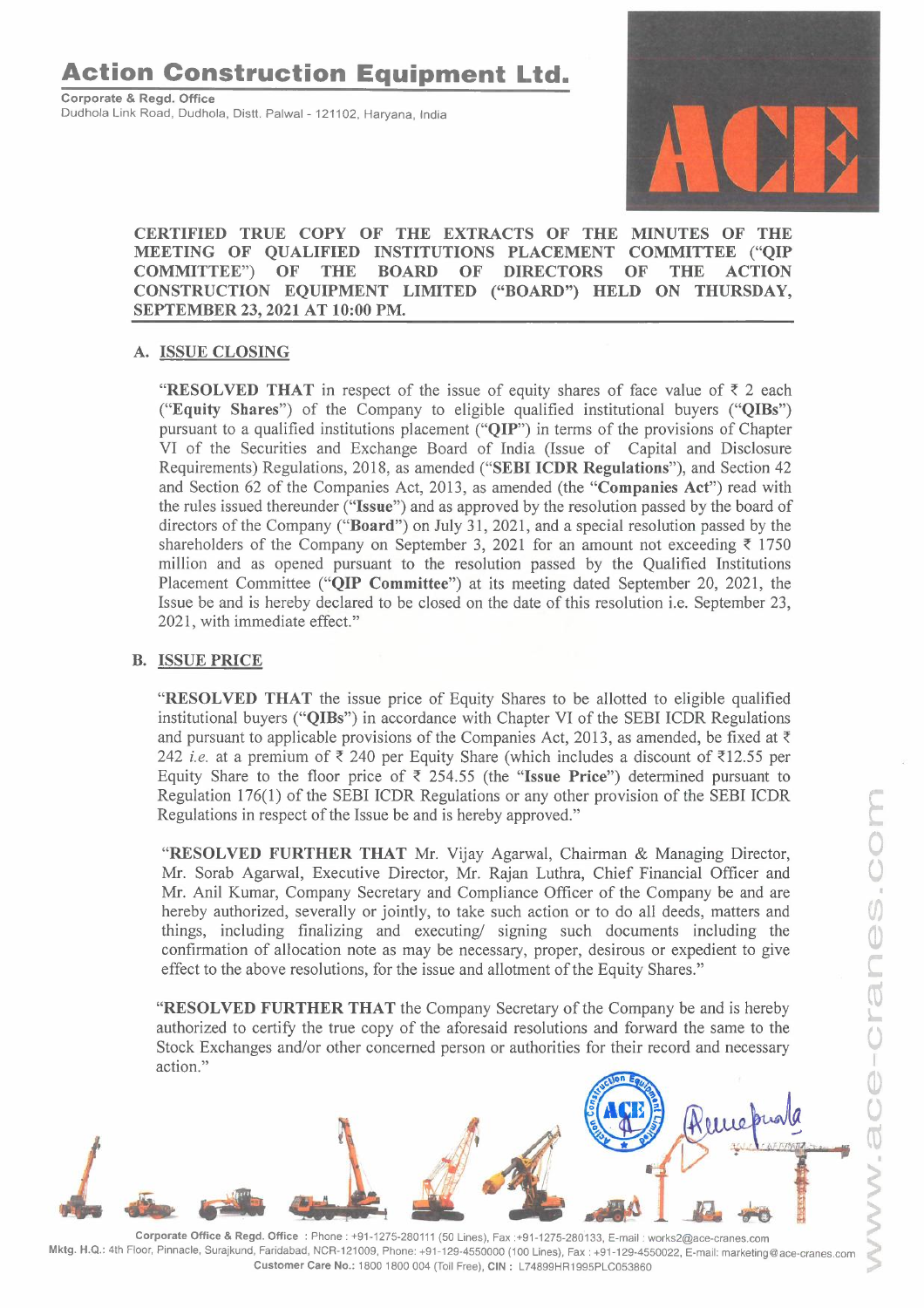#### **C. APPROVAL OF THE CONFIRMATION OF ALLOCATION NOTE**

**"RESOLVED THAT** the form and content of the draft confirmation of allocation note, as per the copy placed before the Qualified Institutions Placement Committee **("QIP Committee")** for the purpose of identification, be and is hereby approved."

**"RESOLVED FURTHER THAT** the serially numbered placement document, together with the serially numbered confirmation of allocation note, be sent to such successful eligible qualified institutional buyers **("QIBs")** to whom the allocation of the Equity Shares is to be confirmed."

**"RESOLVED FURTHER THAT** Mr. Vijay Agarwal, Chairman & Managing Director, Mr. Sorab Agarwal, Executive Director, Mr. Rajan Luthra, Chief Financial Officer and Mr. Anil Kumar, Company Secretary and Compliance Officer of the Company be and are hereby severally authorised to sign finalize, approve, execute, settle and deliver on behalf of the Company to the successful bidders the confirmation of allocation note and any modification(s) or amendment(s) thereto, if any , and do all such acts, deeds, matters and things and sign and execute such papers, including the CAN, deeds and documents as may be required to give effect to the above resolution, including all such acts, deeds, matters and things as may be required by the Stock Exchanges or any other governmental or regulatory authority in connection with the Issue."

**"RESOLVED FURTHER THAT** the Company Secretary is authorized to keep the record of private placement offer in Form PAS 5 as per the provisions of the Companies (Prospectus and Allotment of Securities) Rules, 2014, as amended."

**"RESOLVED FURTHER THAT** the Company Secretary of the Company be and is hereby authorized to certify the true copy of the aforesaid resolutions and forward the same to the Stock Exchanges and/or other concerned person or authorities for their record and necessary action."

#### **D. APPROVAL OF THE PLACEMENT DOCUMENT**

**"RESOLVED THAT** the draft of the placement document dated September 23, 2021 (the "Placement Document"), in respect of the issue of equity shares of face value of  $\bar{z}$  2 each (the **"Equity Shares")** Issue to the qualified institutional buyers **("QIBs"),** as per the copy placed before the Qualified Institutions Placement Committee **("QIP Committee")** duly initialed by **Mr.** Sorab Agarwal for the purpose of identification, be and is hereby finalized, adopted and approved for filing with BSE Limited and National Stock Exchange of India Limited (the **"Stock Exchanges")** and any other governmental/ regulatory authority, subject to such minor updates, modifications, corrections, etc. as may be required to be undertaken prior to such filings."

**"RESOLVED THAT** the consent and approval of the QIP Committee be and is hereby accorded for identifying names of the proposed allottees, a list of which was duly initialled by the Company Secretary for the purpose of identification, as placed before the Committee be and is hereby adopted and approved for inclusion in the Placement Document."

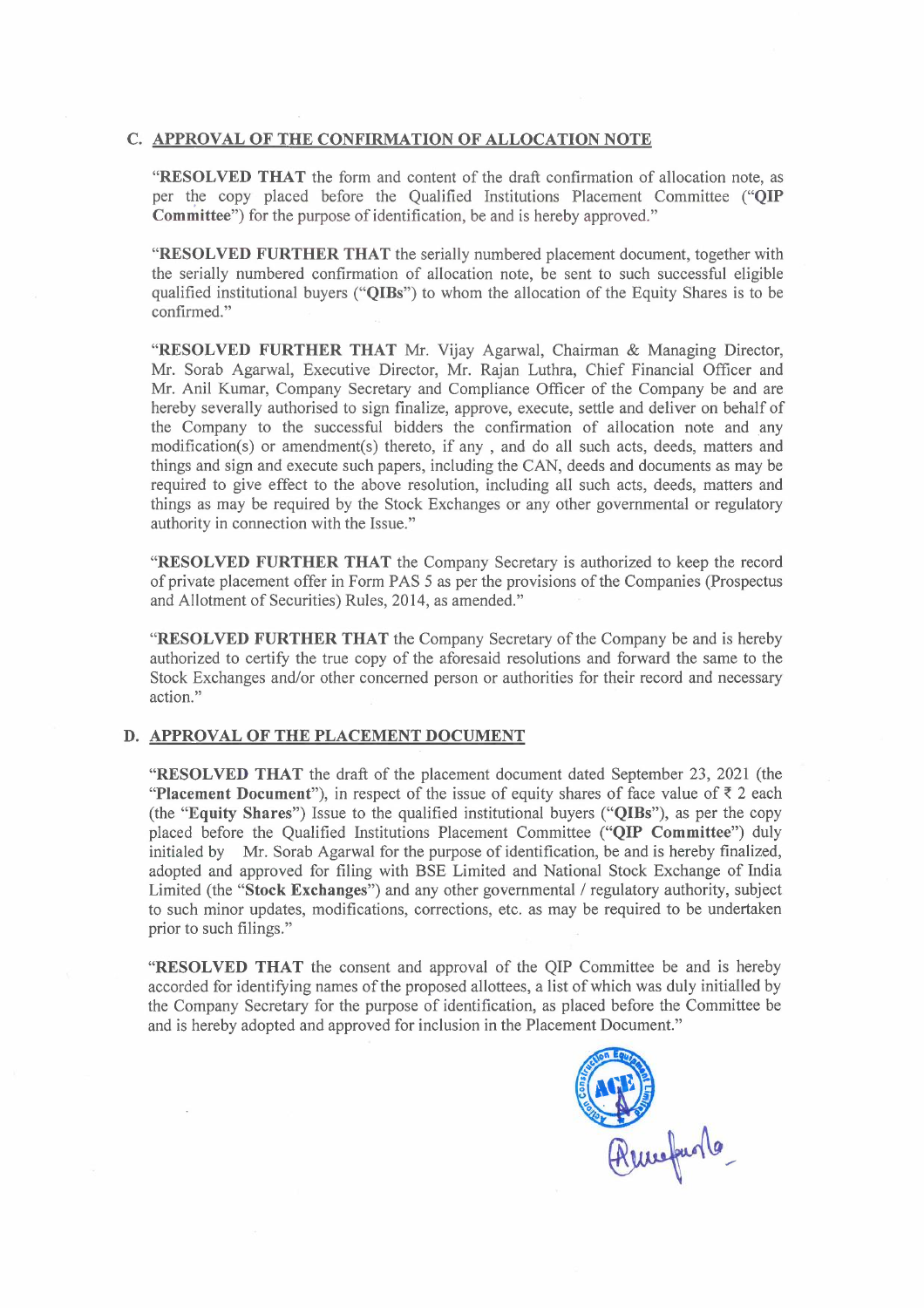|                |                                                                                           | <b>Post Issue</b><br>shareholding | Percenta<br>ge of the<br>post-                   |
|----------------|-------------------------------------------------------------------------------------------|-----------------------------------|--------------------------------------------------|
| Sr. No.        | Name                                                                                      |                                   | <b>Issue</b><br>share<br>capital<br>held $(\% )$ |
| $\mathbf{1}$   | MAX LIFE INSURANCE COMPANY LIMITED A/C<br>ULIF00225/06/04LIFEBALANC104 - BALANCED FUND    | 4,95,868                          | 0.42%                                            |
| $\overline{2}$ | MAX LIFE INSURANCE COMPANY LIMITED A/C<br>ULIF01311/02/08LIFEHIGHGR104 - HIGH GROWTH FUND | 3,71,900                          | 0.31%                                            |
| $\overline{3}$ | MAX LIFE INSURANCE CO LTD A/C DIVERSIFIED<br>EQUITY FUND (ULIF02201/01/20LIFEDIVEQF104)   | 1,65,289                          | 0.14%                                            |
| $\overline{4}$ | MORGAN STANLEY ASIA (SINGAPORE) PTE - ODI                                                 | 3,04,721                          | 0.26%                                            |
| 5              | Doric Asia Pacific Small Cap (Mauritius) Limited                                          | 6,09,442                          | 0.51%                                            |
| 6              | Massachusetts Institute of Technology                                                     | 16,52,892                         | 1.39%                                            |
| $\overline{7}$ | 238 Plan Associates LLC                                                                   | 4,13,223                          | 0.35%                                            |
| $\overline{8}$ | Sundaram Mutual Fund A/c Sundaram Emerging Small Cap -<br>Series I                        | 1,08,094                          | 0.09%                                            |
| 9              | Sundaram Mutual Fund A/c Sundaram Emerging Small Cap -<br>Series II                       | 1,16,365                          | 0.10%                                            |
| 10             | Sundaram Mutual Fund A/c Sundaram Emerging Small Cap -<br>Series III                      | 1,04,294                          | 0.09%                                            |
| 11             | Sundaram Mutual Fund A/c Sundaram Emerging Small Cap -<br>Series IV                       | 74,468                            | 0.06%                                            |
| 12             | Sundaram Mutual Fund A/c Sundaram Emerging Small Cap -<br>Series V                        | 28,232                            | 0.02%                                            |
| 13             | Sundaram Mutual Fund A/c Sundaram Emerging Small Cap -<br>Series VI                       | 14,626                            | 0.01%                                            |
| 14             | Sundaram Mutual Fund A/c Sundaram Emerging Small Cap -<br>Series VII                      | 50,508                            | 0.04%                                            |
| 15             | Sundaram Mutual Fund A/c Sundaram Select Micro Cap Series<br>- XIV                        | 1,34,093                          | 0.11%                                            |
| 16             | Sundaram Mutual Fund A/c Sundaram Select Micro Cap Series<br>$-XV$                        | 1,28,577                          | 0.11%                                            |
| 17             | Sundaram Mutual Fund A/c Sundaram Select Micro Cap Series<br>- XVI                        | 85,861                            | 0.07%                                            |
| 18             | Sundaram Mutual Fund A/c Sundaram Select Micro Cap Series<br>- XVII                       | 72,461                            | 0.06%                                            |
| 19             | Sundaram Mutual Fund A/c Sundaram Long Term Tax<br>Advantage Fund - Series - III          | 17,679                            | 0.01%                                            |
| 20             | Sundaram Mutual Fund A/c Sundaram Long Term Tax<br>Advantage Fund - Series - IV           | 11,408                            | 0.01%                                            |
| 21             | Sundaram Mutual Fund A/c Sundaram Long Term Micro Cap<br>Tax Advantage Fund Series III    | 33,472                            | 0.03%                                            |
| 22             | Sundaram Mutual Fund A/c Sundaram Long Term Micro Cap<br>Tax Advantage Fund Series IV     | 16,742                            | 0.01%                                            |
| 23             | Sundaram Mutual Fund A/c Sundaram Long Term Micro Cap<br>Tax Advantage Fund Series V      | 16,461                            | 0.01%                                            |
| 24             | Sundaram Mutual Fund A/c Sundaram Long Term Micro Cap<br>Tax Advantage Fund Series VI     | 17,050                            | 0.01%                                            |